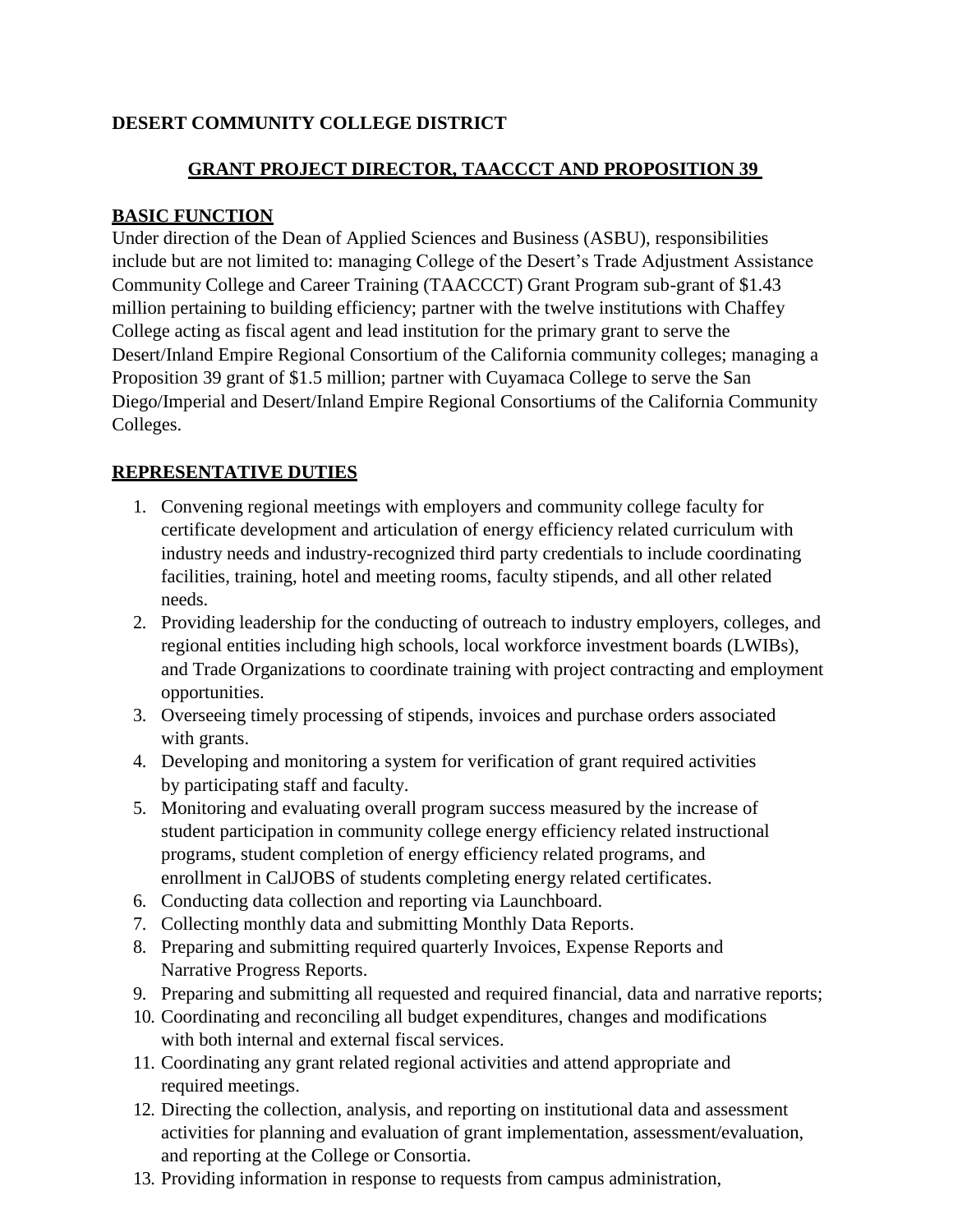governance bodies, and other constituencies.

- 14. Designing and implementing grant assessment methodologies, by analyzing data, creating reports, and delivering findings when appropriate.
- 15. Consulting with PIs, fiscal agent, deans, faculty and other relevant officials to understand the needs of programs and resolve any questions or issues related to the terms and conditions of sponsored contracts, grants, cooperatives, or other agreements.
- 16. Keeping abreast of current policies, procedures, regulations, and other statutory requirements, and ensures that College personnel are aware of applicable requirements.
- 17. Coordinating any regional issues requiring external review that will be mediated by the state Energy Efficiency and Utilities Sector Navigator.
- 18. Meet schedules and timelines, organize multiple projects efficiently and effectively and carry out required project details throughout the year.
- 19. Conduct and attend meetings as necessary; participate on committees.
- 20. Seek and participate in professional development activities.
- 21. Select, train, supervise, and evaluate the performance of assigned staff; recommend transfers, reassignments, discipline, terminations, promotions and other personnel actions as appropriate.
- 22. Other duties as may be assigned.

## **EDUCATION AND EXPERIENCE**

- Minimum level of academic preparation is an Associate's degree from an accredited institution, with a Bachelor's degree preferred.
- Sensitivity to and understanding of the diverse academic, socioeconomic, cultural, disability, and ethnic backgrounds of community college students.

## **KNOWLEDGE AND ABILITIES:**

**Knowledge of**: TAACCT Grant requirements and regulations; Proposition 39 Grant requirements and regulations; Federal grant management requirements and regulations; Clean tech industry and applicable regulations; Community college operations

## **Ability to:**

Supervise assigned staff; plan, implement and assess grant activities; conduct effective budget monitoring; research, compile, analyze and report information/data; effectively use technology; communicate effectively both verbally and in writing; efficiently prioritize and schedule work; professionally prepare and present reports to a variety of audiences; effectively facilitate regional consortia meetings.

## **WORKING CONDITIONS**

**Environment:** Office environment. Driving a vehicle to conduct work as necessary. Requires some evening and weekend responsibility.

## **LICENSES AND OTHER REQUIREMENTS**

Valid California driver's license and must have an acceptable driving record and current vehicle insurance meeting State of California requirements.